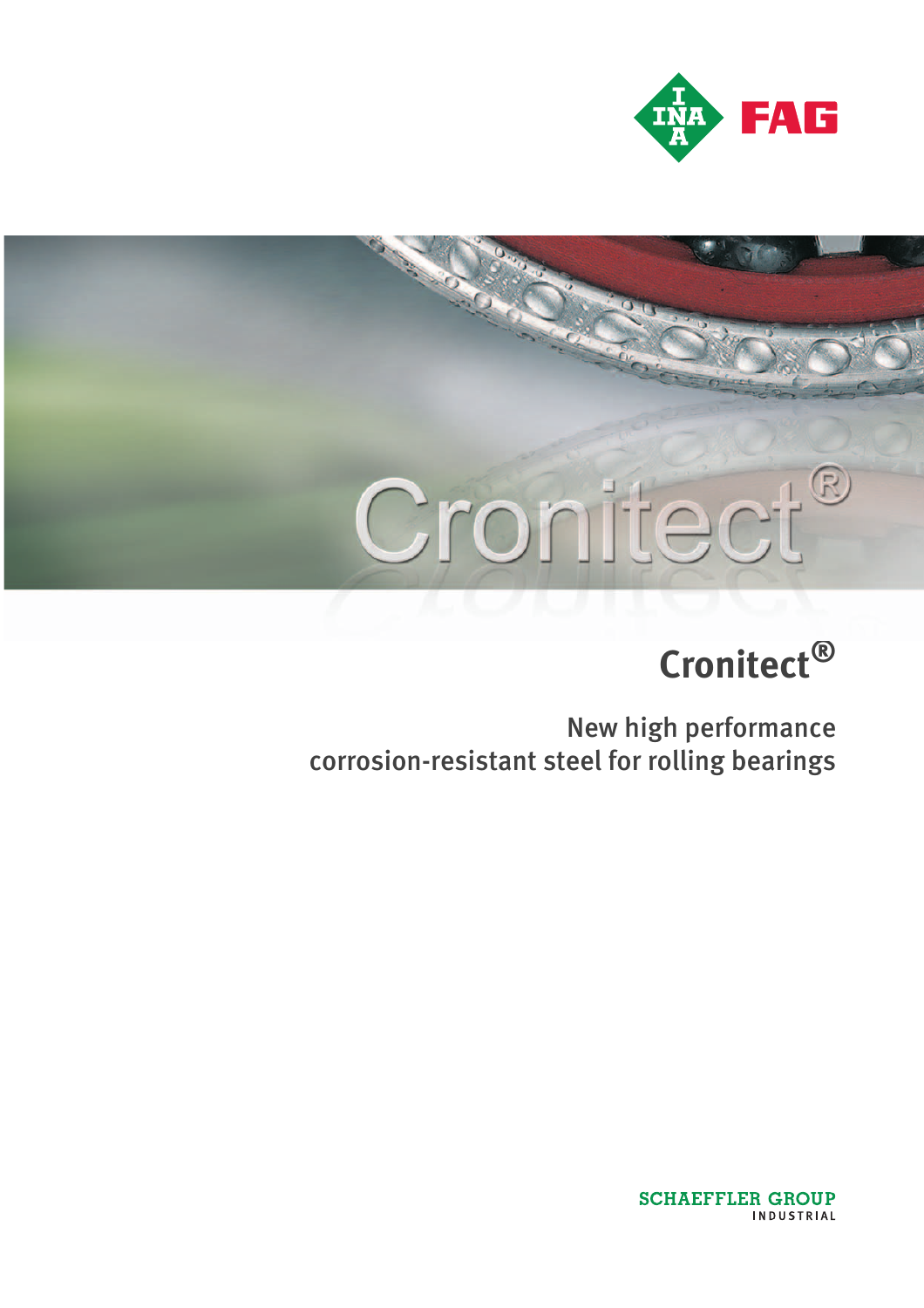## New high performance corrosion-resistant steel

### Cronitect<sup>®</sup> **The new rolling bearing steel for special operating conditions**



Figure 1  $\cdot$  Cronitect® hybrid deep groove ball bearing

**Materials that are resistant to overrolling, wear and corrosion are a basic precondition for rolling bearings that must function reliably even under extreme operating conditions and in some cases under poor lubrication conditions (lubricant starvation) or even dry running. The new rolling bearing steel Cronitect® from the Schaeffler Group is the product of logical further development of solutions already offered in the Schaeffler product portfolio. Cronitect® indicates the combination of a martensitic hardening, corrosionresistant steel that is generally available in most cases with a thermochemical surface layer treatment method and is characterised by very high corrosion resistance as well as high wear and overrolling resistance.**

#### **Introduction**

In recent years, there has been a significant increase in the demand for rolling bearings that, even under extreme conditions, demonstrate their performance capacity and offer a long operating life. In particular, the requirement for bearings suitable for media lubrication or even dry running has accelerated the development of new technical solutions. The drivers of these developments include, on the one hand, more stringent legal conditions, for example in the food industry. On the other hand, the increased awareness of the sustainable use of resources and conservation of the environment as well as efforts to achieve energy-efficient, robust solutions play a decisive role. Accordingly, there is an increasing wish for reductions in the use of conventional lubricants and the avoidance of demanding sealing systems is becoming an objective.

In particular, media lubrication and dry running in combination with appropriate resistance to the specific environment place extreme mechanical, chemical and thermal requirements on rolling bearings.

There is a key role here in relation to the materials used for the various bearing components (rings, rolling elements, cage) and their interaction.

It is often only when rolling bearing steels resistant to corrosion and media are used that it becomes possible to move towards a bearing solution capable of dry running or media lubrication. The state of the art in terms of hardenable corrosion-resistant steels is represented on the one hand by the established X105CrMo17 (AISI440C), which represents a compromise between corrosion resistance and overrolling resistance but is limited in terms of its performance capacity and increasingly can no longer fulfil the current requirements.

On the other hand, the high end material X30CrMoN15-1 (Cronidur30) forms the upper limit of the state of the art. The use of Cronidur30 allows a significant increase in performance relative to the AISI440C.

Due to the high demands in terms of energy usage and machine technology involved in the production of Cronidur30, however, its availability is severely limited.

Figure 1 shows the implementation of the material solution in a hybrid deep groove ball bearing.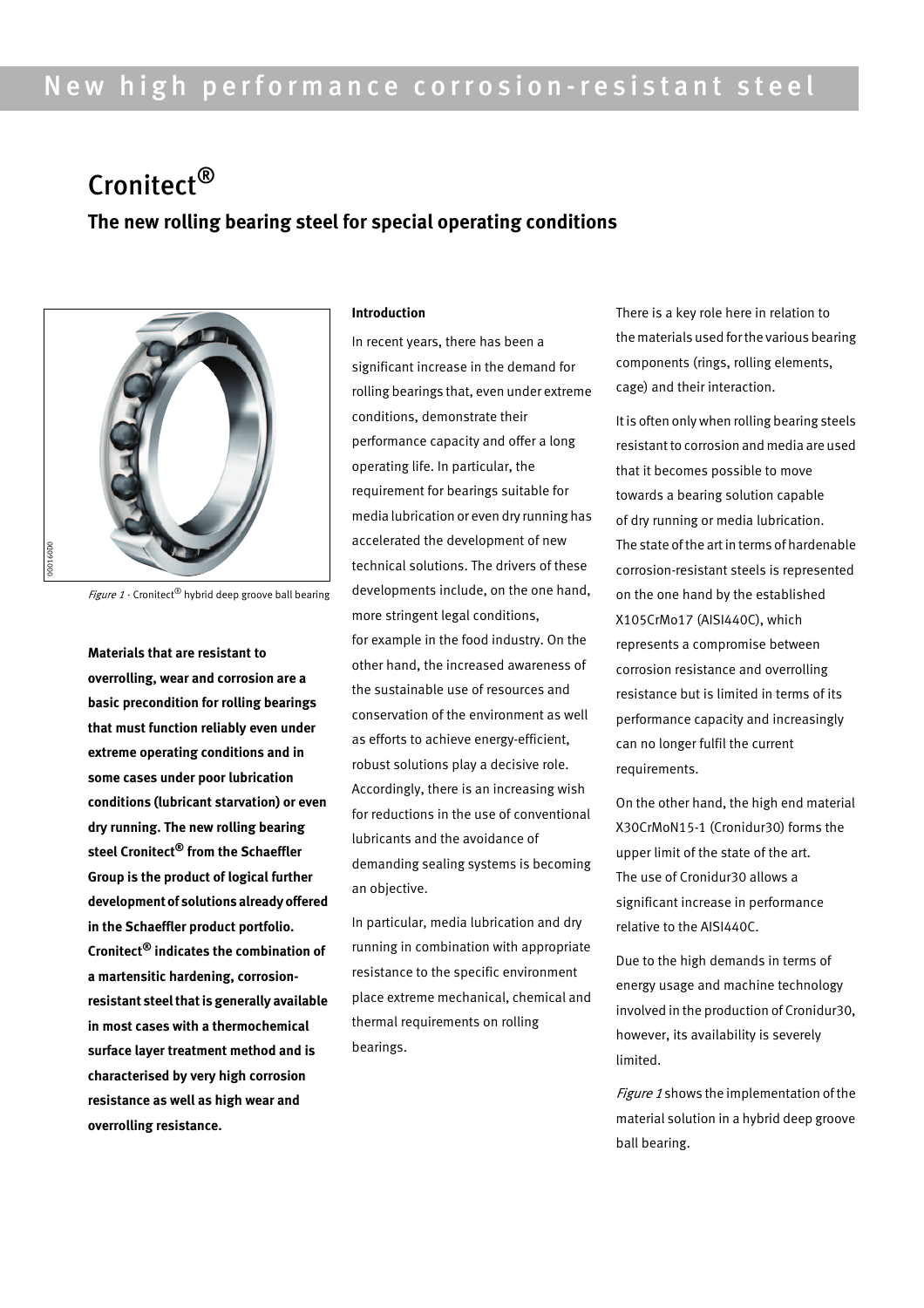#### **Requirements for the material**

If a rolling bearing is to be used in a corrosive environment and must also run without the use of conventional lubricants, the rolling bearing steel used for the rings must fulfil three principal requirements:

- $\Box$  First of all, the material must have a high level of corrosion resistance in the hardened state. This requirement is achieved by a high proportion of dissolved chromium in the structure.
- $\blacksquare$  Further, the requirement for a long rating life leads to the high overrolling resistance of the material. To this end, the material must demonstrate sufficient hardenability (hardness  $>$  58 HRC) and a high degree of cleanliness.
- The effect of a corrosive environment may be associated with the ingress of moisture and other media into the bearing. As a result, the lubrication conditions under conventional lubrication become increasingly critical such that solid body friction becomes an inevitable consequence. Under media lubrication or dry running, this is the case right from the start. The material or material combination must therefore have high resistance to abrasive and adhesive wear.

Resistance to abrasive wear can be achieved by high hardness – a slight tendency to adhesion results from the combination of materials with different types of bonds (e.g. steel – ceramic). The latter can be positively influenced by the formation of a stable, dense oxide layer on the steel.

#### **Features of Cronitect®**

As a result of the development work by the Schaeffler Group, the rolling bearing steel Cronitect® (**Chro**mium **Ni**trogen Pro**tect**ion) gives an extraordinarily effective combination of a steel almost in conformance with DIN-EN standards and a special thermochemical heat treatment process.

A surface layer is produced by means of appropriate process control. The process is similar to the case hardening of case hardening steels – in this case, however, on the basis of nitrogen. The surface layer of Cronitect<sup>®</sup> (*Figure 2*) is characterised by increased hardness, compressive stresses and a homogeneous, fine grained structure similar to that of the material Cronidur30. The precipitation of nitrides, carbides and carbonitrides in the surface layer is suppressed. The increase in hardness is decisively determined by the dispersion of nitrogen.



Figure 2  $\cdot$  Surface layer structure of Cronitect<sup>®</sup>

The increase in hardness to  $>$  58 HRC ensures, in addition to the fundamental overrolling suitability for rolling bearings, the high abrasive wear resistance that is required. The high proportion of dissolved chromium after heat treatment leads to a completely formed and stable passive layer on the surface. The result of the passive layer is on the one hand an enormously high corrosion resistance, while on the other hand the oxide layer in combination with ceramic or steel rolling elements contributes – as shown – to a low adhesion tendency. as the uniform structural formation.<br>The uniform structure of Contect<sup>e</sup><br>The increase in hardness to  $> 58$  H<br>ensures, in addition to the fundame<br>overrolling suitability for rolling beat<br>the high abrasive wear resistance t

The features of Cronitect® are rounded off by the fact that the material has problem-free formability due to the low carbon content of approx. 0,2% as well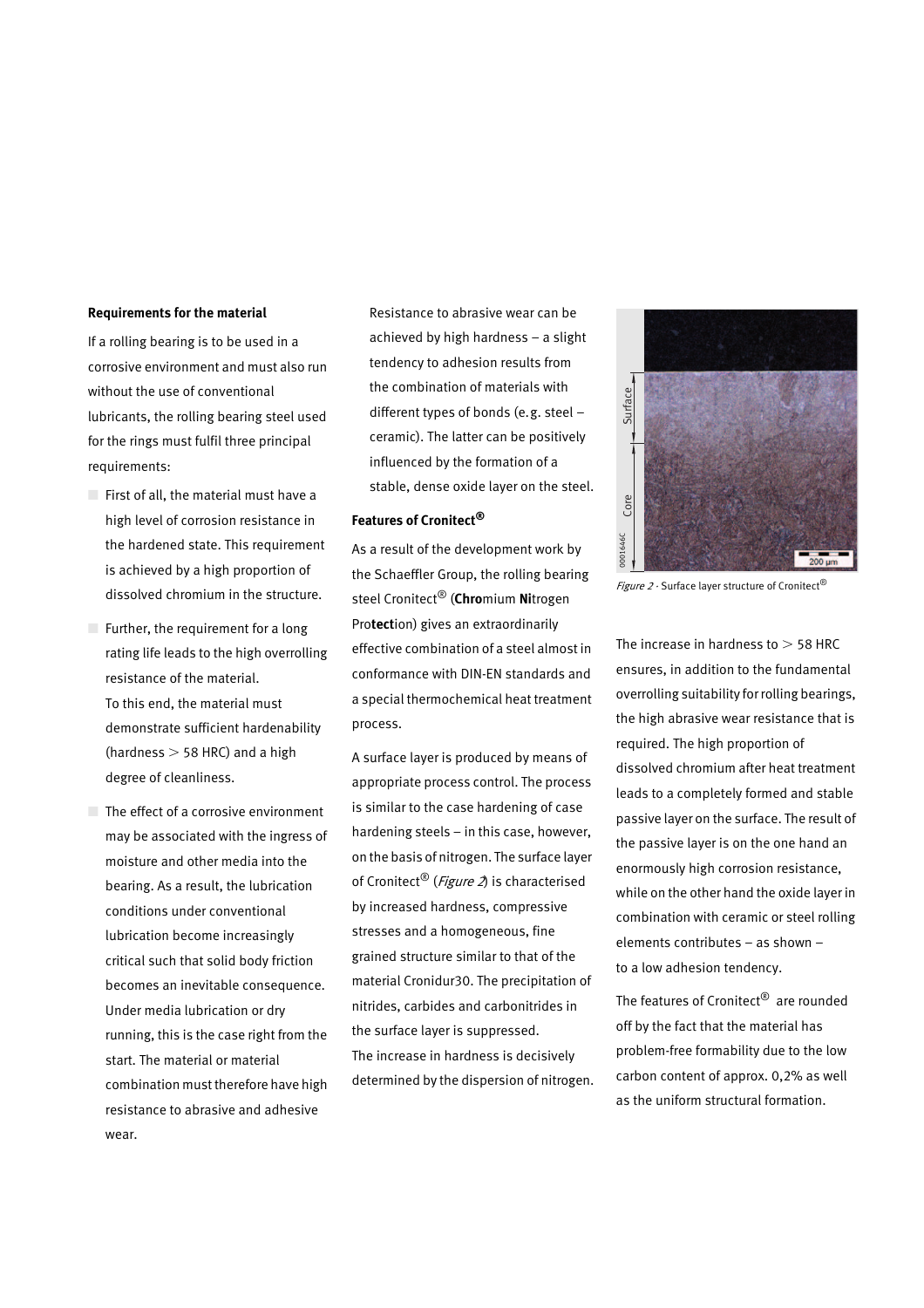#### **Performance capacity of Cronitect®**

The excellent characteristics of Cronitect® were demonstrated in extensive test programmes:

- corrosion and media resistance
- $\Box$  overrolling resistance and thus full load carrying capacity
- long operating life under mixed friction conditions
- $\Box$  wear resistance under dry running running conditions
- given cold formability.

These are the outstanding features of Cronitect®. Solutions implemented accordingly using Cronitect® prove to be suitable for extreme operating conditions and offer the customer a long operating life even under difficult conditions.

The standardised test of the corrosion resistance of components is the salt spray test in accordance with DIN EN ISO 9 227 (formerly DIN 50 021). In this case, Cronitect® achieves an anticorrosion performance that at approx. 900 hours is only slightly lower than that of Cronidur30 and is significantly higher than that of AISI440C or rolling bearing steels with a coating of thin dense chromium (TDC), Figure 3. The wear resistance of the material Cronitect® was investigated under dry running in special tests using angular contact ball bearings 7205. In the dry running tests, one of the major challenges was to prevent contamination of the test device by the test rig itself and by air containing oil. For this reason, the tests were carried out on a special dry running test rig in a



Figure 3 · Comparison of the anti-corrosion performance of corrosion-resistant steels and a thin dense chromium (TDC) coating, results obtained in the salt spray test in accordance with DIN EN ISO 9 227 (formerly DIN 50 021).

separate, oil-free test chamber. The maximum value of the difference between two raceway measurement traces (raceway transverse form) – in each case before the test lasting 300 hours and afterwards – was taken as representative of the wear. Tests were carried out on the materials 100Cr6, Cronidur30 and Cronitect® in combination with ceramic rolling elements and a cage material based on PEEK and specially developed for dry running rolling bearings.

After an identical running time, Cronitect® showed raceway wear almost twelve times lower compared to 100Cr6 and was thus at the level of Cronidur30, Figure 4, page 5.

In order to demonstrate the performance capacity under mixed friction conditions, the Schaeffler Group carried out rating life tests on a standard rolling bearing test rig and investigated material solutions on a comparative basis. The results are presented in *Figure 5*, page 5. The bearing rating life at a requisite reliability of 90% under the selected conditions for Cronitect® was higher by a factor of 9 than that of bearings made from AISI440C or the standard material 100Cr6.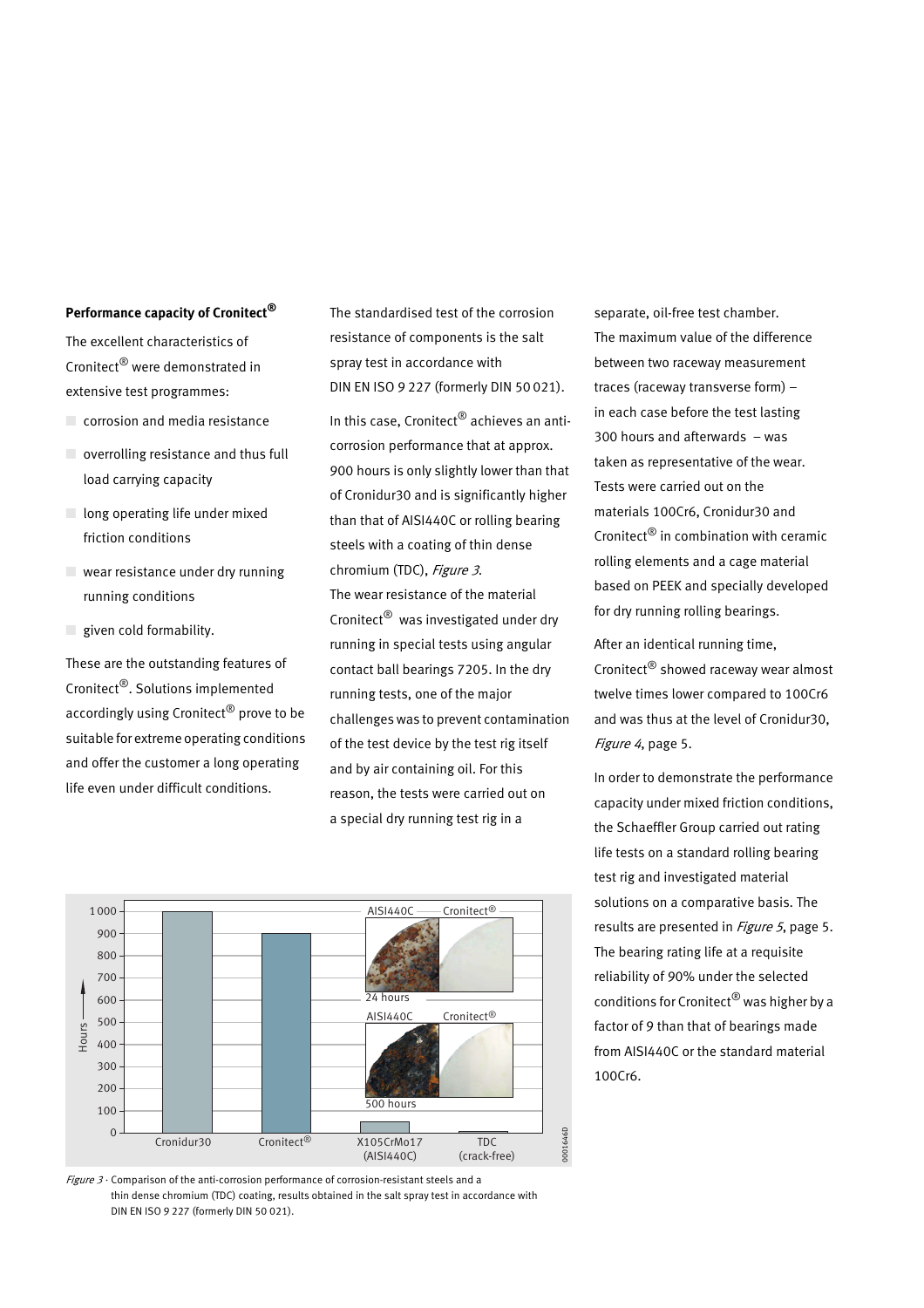

*Figure 4 ·* Raceway wear after 300 hours of dry running (n = 1000 min<sup>-1</sup>, p = 1350 MPa)









It is only with Cronidur30 that a further slight increase in performance can be achieved under mixed friction conditions.

In contrast to standard corrosionresistant steels such AISI440C and the high end steel Cronidur30, Cronitect® makes it possible through its forming capability to expand the spectrum of corrosion-resistant rolling bearings with high hardness to cold formed bearing products for the first time. By means of Cronitect $\mathcal{B}$ , it is thus possible to achieve the balancing act between exceptional corrosion resistance and full load carrying capacity.

Figure 6 shows the forming capacity of Cronitect® in comparison with classic forming steels and some examples of products that can be realised in this way.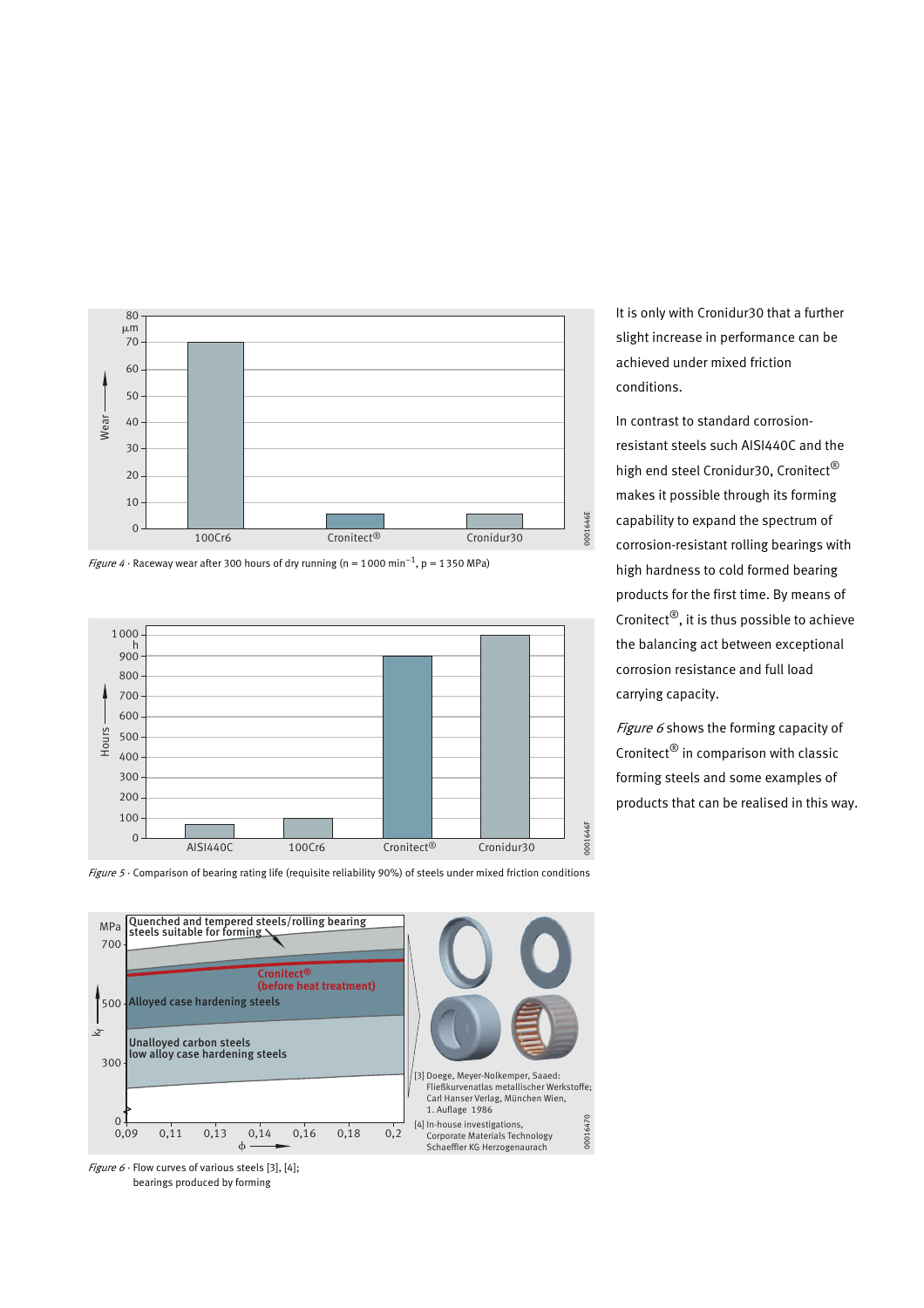| Characteristic                          | <b>AISI440C</b> | Cronidur30 | Cronitect <sup>®</sup> |
|-----------------------------------------|-----------------|------------|------------------------|
| Corrosion resistance                    |                 | $^{++}$    | $^{++}$                |
| Wear resistance (adhesion and abrasion) |                 |            | $\div$                 |
| Overrolling resistance (mixed friction) |                 | $^{++}$    | $^{++}$                |
| Overrolling resistance (EHD)            |                 | $^{++}$    | $\div$                 |
| Dimensional stability                   |                 | $^{++}$    | $^{++}$                |
| Compressive stresses (surface layer)    |                 | ∩          | $\div$                 |
| Cold forming capacity (unhardened)      |                 | --         | $\ddot{}$              |
| Raw material availability               |                 |            |                        |

#### Profile of characteristics of hardened corrosion-resistant rolling bearing steels

++ Very good – Poor

O Moderate

Very poor

The table Profile of characteristics of hardened corrosion-resistant rolling bearing steels shows the qualitative characteristics profile of the corrosionresistant steels established in the market for rolling bearings in comparison with Cronitect®. It is clear from this that Cronitect® achieves the performance capacity of Cronidur30, is significantly superior to the standard corrosionresistant steel AISI440C and combines the very good characteristics with far better raw material availability.

#### **Application examples**

The extremely high corrosion resistance, suitability for dry running and the long rating life under mixed friction make Cronitect® of interest for applications in almost all industrial sectors.

Examples include packaging and food equipment, conveying, electronic component manufacture, power transmission, heavy machinery, fluid handling and pneumatics as well as sport and fitness.

It is possible to use Cronitect<sup>®</sup> across the whole spectrum of bearing solutions, from conventional rolling bearings of all types (deep groove ball bearings, needle roller bearings, stud type track rollers, etc.) to classical linear guidance systems.

For the Schaeffler Group as a technological leader in the field of actively and passively guided motion, sustainable use of resources and energy efficiency through reduced friction have always stood at the heart of product development.

The characteristics portfolio and the resulting robustness of Cronitect® open up new possibilities in bearing design. Depending on customer requirements or the possible bearing concept, the omission of contact seals is for example a highly promising approach for minimising bearing friction and making a contribution to increased efficiency.

Furthermore, the Cronitect<sup>®</sup> bearing can symbolically be moved closer to the environment and thus contribute to the simplification of customer products. This approach also takes account of the concepts of resource conservation and efficiency.

For professional and ambitious amateur cyclists, friction in areas of racing cycles such as the wheel hubs and the botttom bracket bearings plays a decisive role. It thus has a significant influence on the purchasing decision. Until now, bottom bracket bearings have predominantly been fitted with ball bearings made from 100Cr6, sealed on one side and lubricated with grease.

In partnership with a well-known manufacturer of cycle components, Schaeffler Group Industrial has developed a new concept – specifically optimised for low bearing friction – for this application.

The new Cronitect<sup>®</sup> hybrid bearing (Figure 1, page 2) does not have a contact seal; a low viscosity oil is used in place of grease, while a specially designed bearing cage ensures protection against coarse contamination. A comparative measurement of frictional torque carried out on the loaded bearing between the previous solution and the new Cronitect® hybrid bearing gives an indication of the level of the friction saving achieved.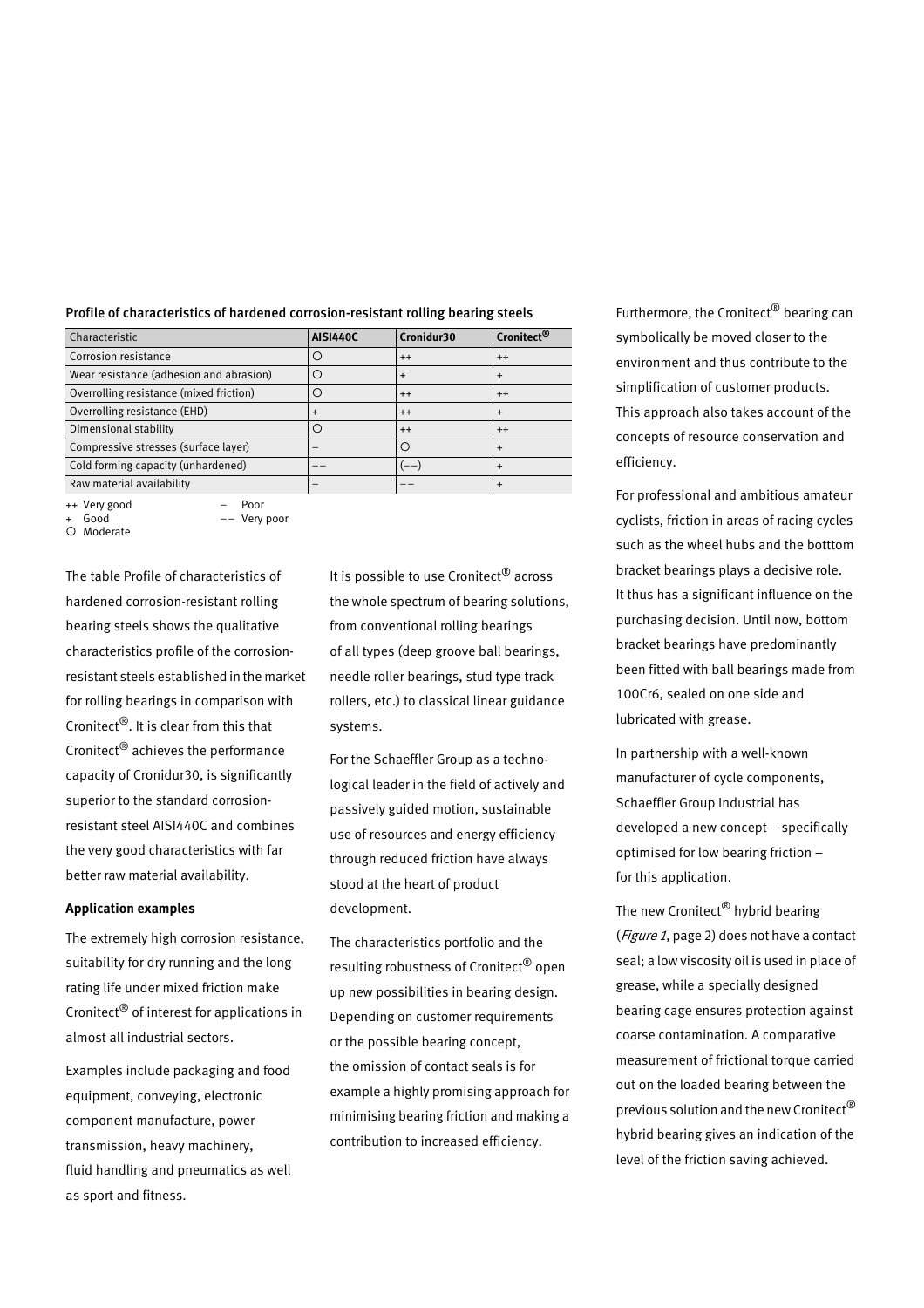With the new bearing concept, the bearing friction could be reduced by up to 75%, Figure 7. The solution described has been used successfully in volume for a year and has already achieved numerous successes in well-known cycle racing tours.

Bearing solutions based on this concept can also offer inline skaters decisive customer advantages. The new lowfriction and maintenance-free Cronitect® hybrid bearings give the decisive impetus here for even more dynamic activity, ease of motion and enjoyment in skating.

In conjunction with just five high performance ceramic rolling elements, this gives a bearing that, with a weight saving of more than 12%, is significantly lighter than conventional solutions and exhibits a 49% reduction in friction. In this application too, the high tech plastic bearing cage also acts as a non-contact seal on one side. The result is excellent free-running characteristics due to minimal friction with minimal mass.

Due to the use of high performance materials for the bearnig components, use in the rain or cleaning with water also present no problems of any type.

The materials used – above all Cronitect® – and their extremely corrosion resistance allow practically maintenancefree use.

Among professional sportspeople, the new bearings have already awoken major interest and, due to their detectable running characteristics, are already referred to as "Magic Bearings". The new Cronitect<sup>®</sup> hybrid bearings are available in size 608, the one most frequently used for inline skates, Figure 8.

Furthermore – Cronitect<sup>®</sup> hybrid bearings are used not only in inline skates, cycle wheel hubs or bottom bracket bearings: their sophisticated characteristics make them the ideal rolling bearing in



Figure  $7 \cdot$  Comparative frictional torque measurement of the deep groove ball bearing; application: bottom bracket bearing for cycle racing ( $n = 100$  min<sup>-1</sup>)



Figure  $8 \cdot$  Cronitect<sup>®</sup> hybrid bearing for inline skates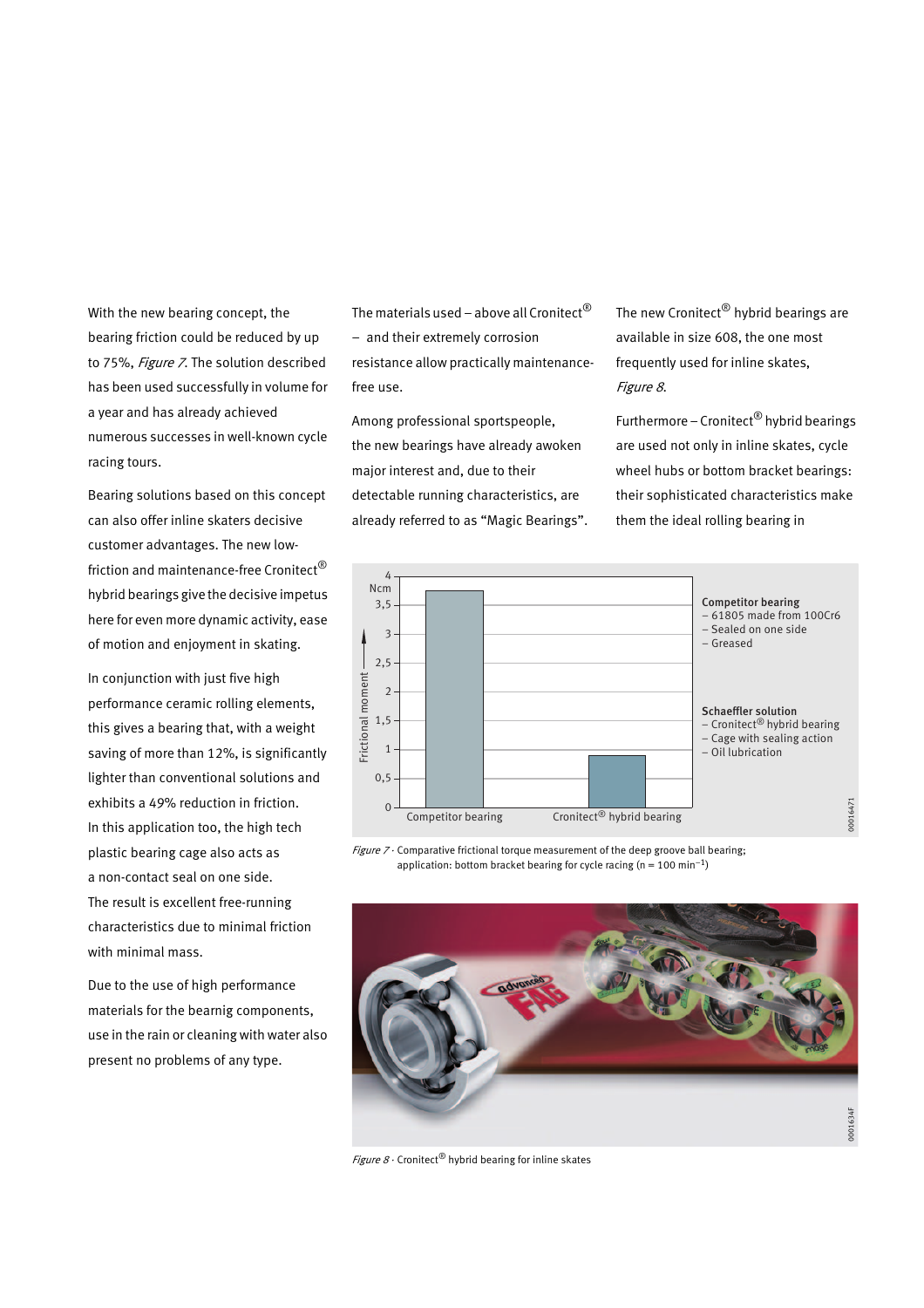numerous types of sports and fitness equipment, for example for high quality pedals, sliding seat rowing boats, fishing reels and yacht windlasses. There are also areas of application in food equipment. In this case, the focus is less on the requirement for minimised friction and more on avoiding the use of lubricants.

The reason for this requirement is to prevent contamination of the foodstuffs to be processed. For the cam control system of a bottle closing machine, the standard stud type track roller in an oil bath that was previously used was replaced by a specially developed track roller in which the roller stud and outer ring are made from Cronitect® and the moulded part is produced from a media-resistant plastic, Figure 9. The solution is greased for life and sealed against external influences by a meadi-resistant seal.

The balls in this case are made from corrosion-resistant steel. Since the system is therefore completely free from oil at the customer, this not only eliminates the risk of contamination of foodstuffs but the new bearing solution is also completely maintenance-free since it is no longer necessary to carry out relubrication.

The stud type track roller also offers extremely high media and corrosion resistance. The increased hygiene safety goes hand in hand with a cost saving due to reduced maintenance outlay and higher machine availability.



Figure  $9$   $\cdot$  Cronitect® track roller, e.g. for applications in the food industry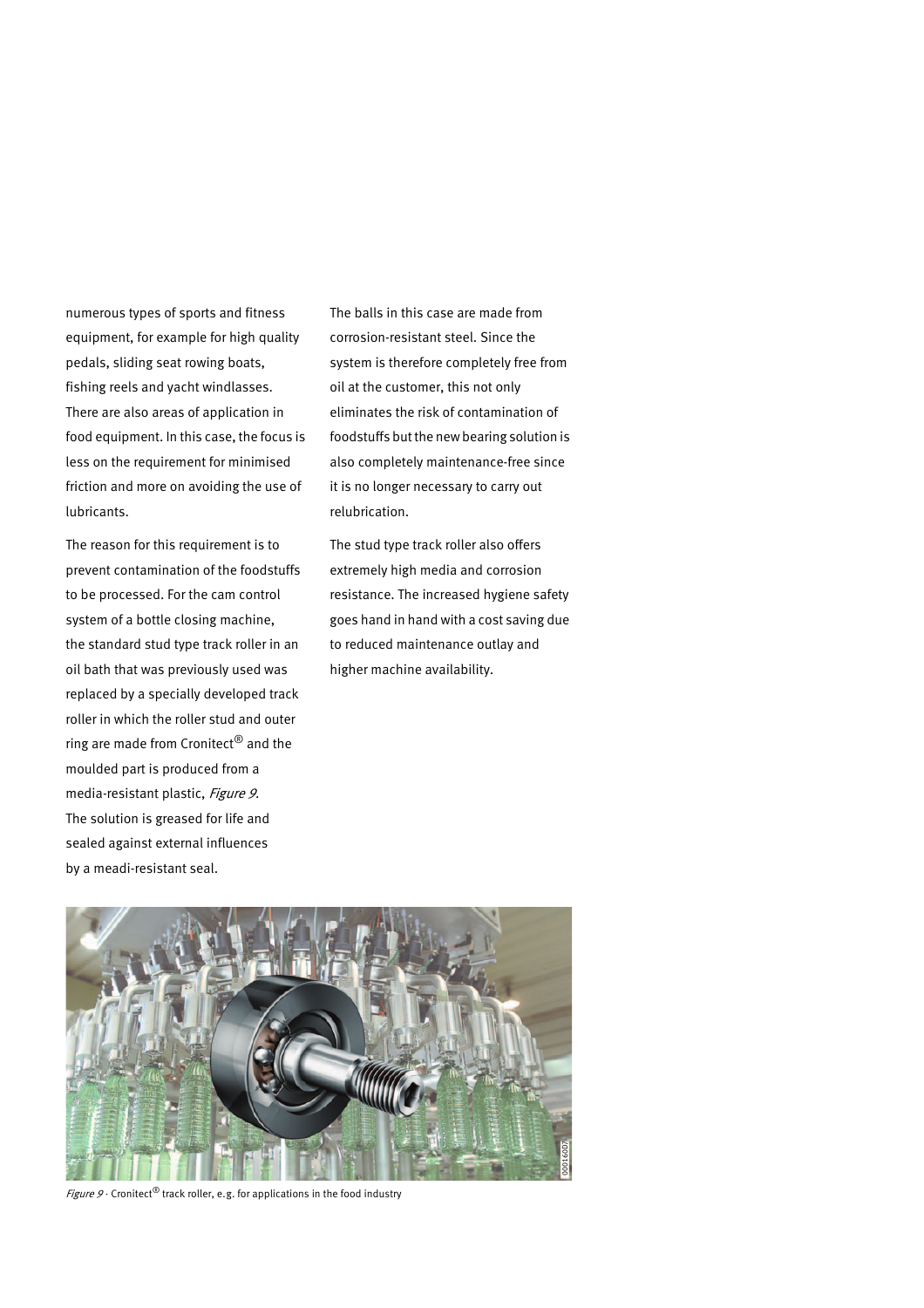#### **Summary**

With the development of Cronitect<sup>®</sup>, the Schaeffler Group has succeeded in achieving targeted improvements compared to current standard solutions in the area of corrosion-resistant rolling bearing steels for extreme rolling bearing applications.

This article presents the characteristics of Cronitect®, especially its corrosion resistance, its suitability for mixed friction and dry running as well as the wear and overrolling resistance on the basis of representative test results and highlights its advantages compared to the state of the art.

Cronitect® is the solution to the requirements that will be placed on rolling bearings in future as a result of the sharper awareness of sustainable resource use, the will to preserve the environment and the efforts made towards energy-efficient, robust solutions.

Further information can be obtained from our employees in Commercial, External Sales and the relevant Application Engineers in the Business Units of Schaeffler KG.